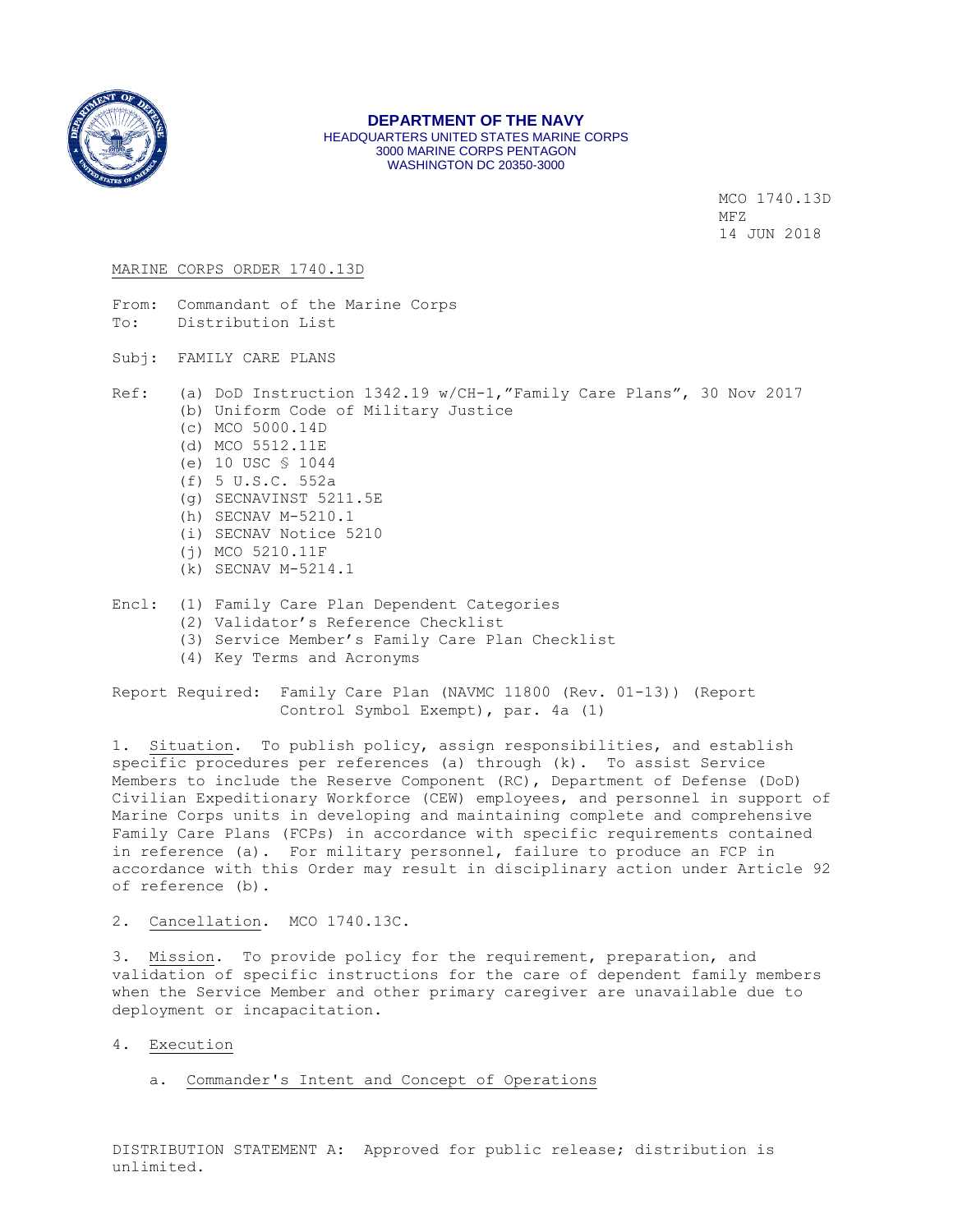(1) Commander's Intent. All Service Members and CEW employees shall plan for contingencies in the care and support of dependent family members and shall develop and submit an FCP within the established timelines. The standard template for FCPs validated prior to 26 January 2018 was NAVMC 11800 (Rev. 01-13). This reporting requirement is exempt from reports control according to reference (j), Part IV, paragraph 7p. As Marines renew and update their FCPs, all FCPs will be stored exclusively in the Marine Corps Total Force System (MCTFS) and inputted, updated, or viewed via Marine Online (MOL). The FCP is used when the Service Member and other primary caregiver are unavailable to care for dependent family members due to deployment, abandonment, incapacitation, Temporary Additional Duty (TAD), or other reasons until a natural or adoptive parent or legal guardian assumes custody either by order from a court of competent jurisdiction, by operational law, or pursuant to a properly executed legal document indicating care for the dependent. The FCP is not intended to replace routine family care arrangements, such as those used during normal training or garrison duties.

(2) Concept of Operations

 (a) The Marine Corps shall establish implementation policies, standardized guidance, and procedures for the development of FCPs applicable to the Total Force. While not all inclusive, enclosure (1) addresses examples of the most frequently occurring categories of dependents and the associated requirement to have a validated FCP.

 (b) All Service Members with a dependent(s) shall have their FCP validated:

 1. As part of the check-in process for their first permanent duty station.

2. Upon transfer to a new unit.

3. In conjunction with a loss or gain of dependent.

4. One year after last validated FCP.

5. In conjunction with a change in caregiver status.

 (c) Dual military couples without dependents are not required to have an FCP.

 (d) Service Members shall not be designated as a caregiver in any FCP.

 (e) In cases involving dual military couples with dependents, both Service Members must have an FCP. FCPs must be filed in accordance with the service policies and regulations applicable to each Service Member.

 (f) CEW employees shall have a validated FCP in accordance with reference (a).

 (g) Contractors serving in officially designated contingency operations are encouraged to have an FCP.

 (h) The FCP Report shall be the standard template for the Total Force.

2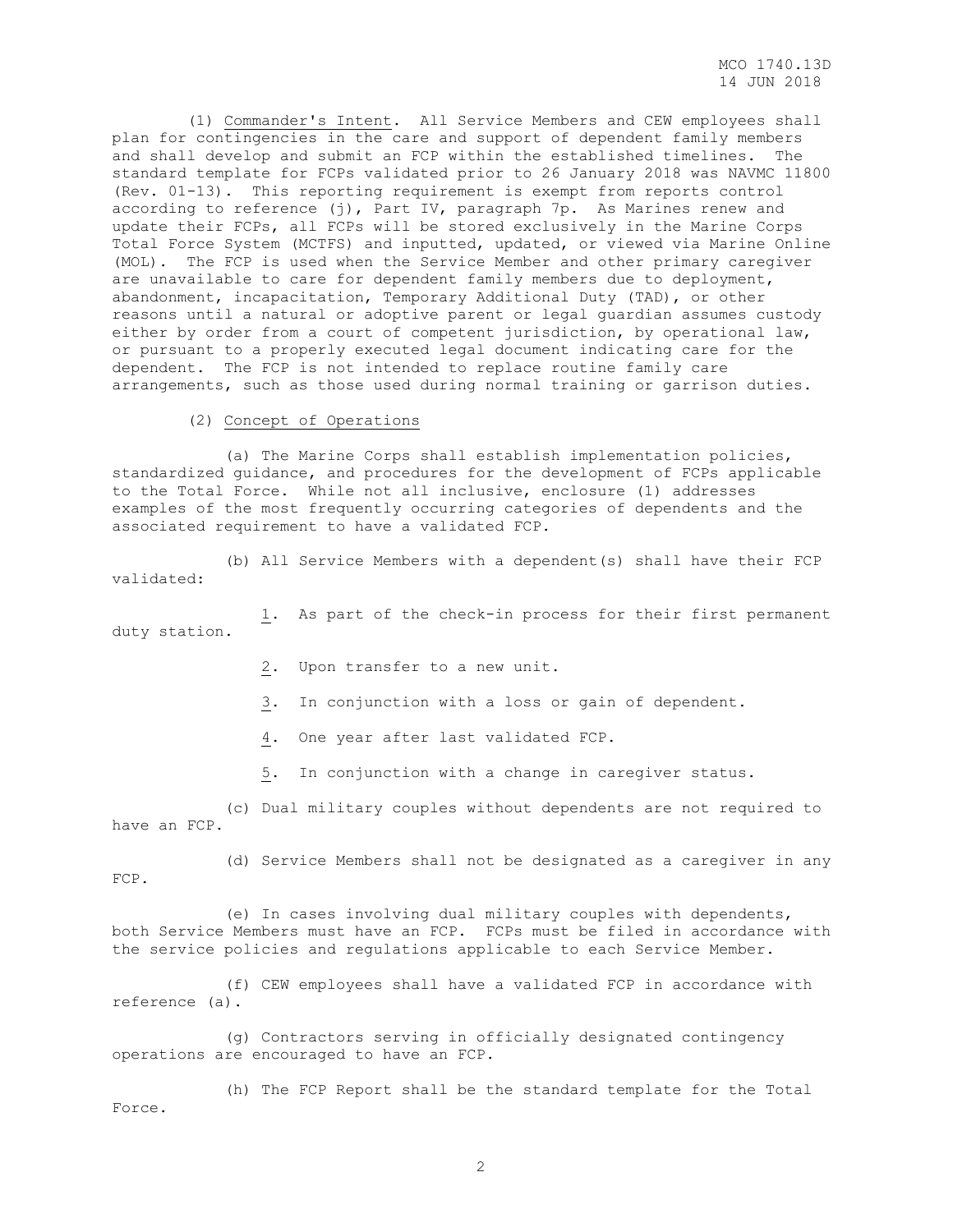- (i) This Order does not impact entitlements and uncharged leave.
- (j) The FCP is not:

 1. Instructions for the caregivers. The Service Member bears the responsibility for providing specific guidance and instructions to all designated caregivers as well as obtaining required or appropriate legal documents. Such documents include, but are not limited to, financial powers of attorney, in loco parentis, or any other documents that may be required for the particular type of care that each dependent requires.

 2. Legally binding. The FCP serves as a roadmap for the command to ensure the Service Member has considered all contingencies for the care of all dependents should the Service Member and other primary caregiver be unavailable due to deployment, abandonment, incapacitation, TAD, or other reasons until a natural or adoptive parent or legal guardian assumes custody either by order of a court of competent jurisdiction, by operational law, or pursuant to a properly executed legal document indicating care for the dependent.

 3. Inspected by Installation Marine Corps Community Services staff. Execution of the FCP policy is a unit administrative function and shall be incorporated in the established unit inspection processes.

 (3) End State. All Service Members required by reference (a) of this Order to establish and maintain an FCP will have a readily accessible, validated, and current FCP stored in MCTFS and accessed via MOL. A current FCP is defined as having a MCTFS validation date within the last 12 months.

#### b. Subordinate Element Missions

## (1) Deputy Commandant, Manpower and Reserve Affairs (DC M&RA)

 (a) Provide oversight for all issues pertaining to family readiness and implement policy pertaining to FCPs.

 (b) Develop and implement policy to ensure that the Marine Corps is in compliance with reference (a) and this Order.

 (c) Develop and implement guidance and training to educate and support commanders, FCP Coordinators, and FCP Validators on the requirement, preparation, and maintenance of the FCP.

 (d) Assess the FCP standards to ensure the applicable requirements of quality assurance, inspections, managers' internal control program, and credentialing and certification are met.

 (e) Review this Order annually to ensure that it is necessary, current, and consistent with statutory authority.

## (2) Director, Marine and Family Programs

 (a) Develop and implement standardized training for FCP Coordinators, FCP Validators, Marines, and their families.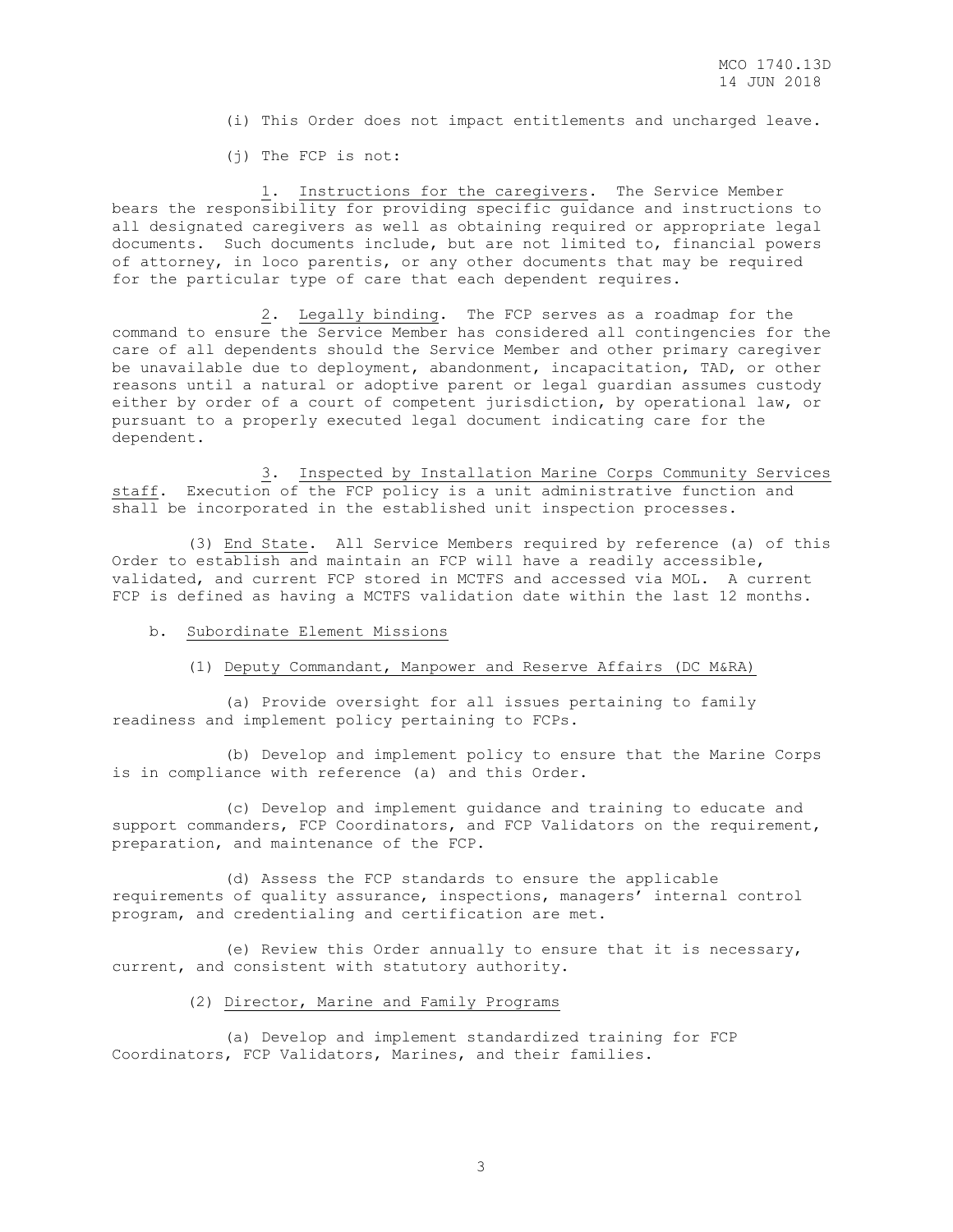(b) Coordinate with Director, Manpower Information (MI) Systems to develop and implement FCP Validator and FCP Coordinator training to ensure accuracy and compatibility with MOL requirements.

 (c) Ensure relevant training is available for Marines and their families to explain the FCP requirements, as well as all considerations for effective planning in the face of all contingencies.

#### (3) Commanding Officers and Officers In Charge

 (a) Ensure Service Members are fully informed on the purpose, importance, and legal limitations of an FCP.

 (b) Ensure Service Members have properly recorded their dependent family members in MCTFS and Defense Enrollment Eligibility Reporting System (DEERS) per references (c) and (d).

 (c) Ensure Service Members with dependents have a current and validated FCP in MOL.

 1. A comprehensive FCP review session shall be conducted with each Service Member who requires an FCP for the first time.

 2. Encourage Service Members whose family circumstances involve custodial agreements to consult with legal assistance attorneys per reference (e) to ensure they are fully advised of the impact of their custodial rights in the event of their short-term and long-term absence.

 (d) Ensure FCP Validator permissions are granted to Service Members that meet the minimum grade requirement of  $E-6/0-2/W-1$ .

 1. MOL FCP Validator Training is required within 45 days of being granted permissions and prior to managing FCPs or data pertaining to.

 2. The FCP Validator's Report from MOL shall be utilized to track program requirements such as FCPs which require validation.

 3. The Validator's Reference Checklist in enclosure (2) shall be utilized as the template to review the Service Member's FCP and validate that the plan is adequate and complete.

 4. FCPs shall be validated within 30 days of submission and deadlines for re-submission shall be set for FCPs that have been identified and returned for corrective action.

 5. Service Members are not authorized to validate his/her own FCP.

 6. Civilian personnel are not authorized to receive MOL FCP Validator permissions.

 (e) Ensure MOL FCP Coordinator permissions are granted to unit members that meet the minimum grade requirement of E-6/O-2/W-1 or civilian equivalent.

1. MOL FCP Coordinator Training is required within 45 days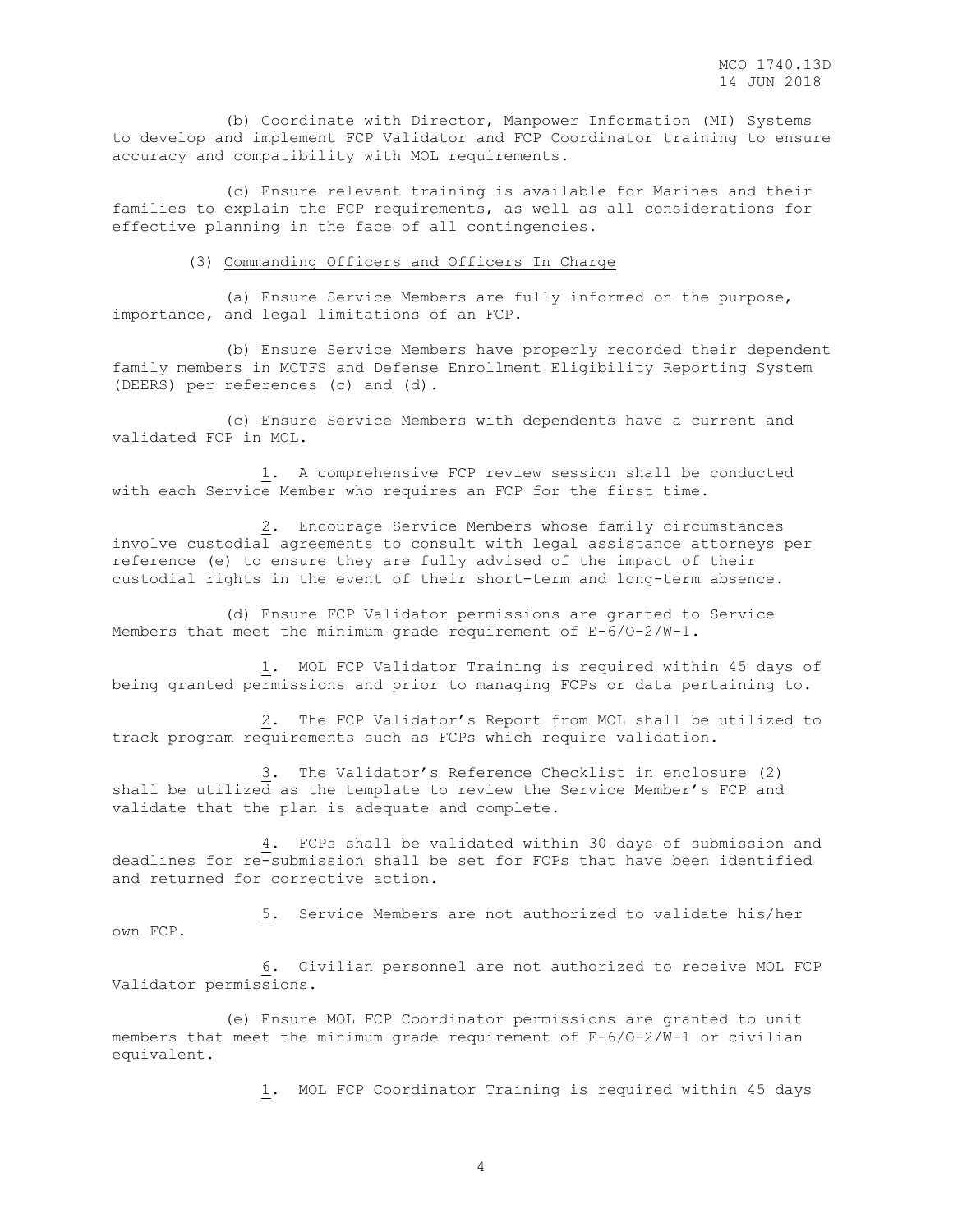of being granted permissions and prior to managing FCPs or data pertaining to.

 2. The FCP Coordinator's Report from MOL shall be utilized to calculate compliance with this Order, as well as forecast future FCP requirements due to impending FCP expiration.

 3. Service members meeting the appropriate rank minimum may be granted FCP Coordinator and Validator permissions simultaneously, at the discretion of the Commander.

 (4) Installation Commanders. Establish and publish clearly-defined protocols to facilitate the process whereby designated caregivers are provided access to applicable base facilities and services in support of care for those dependents who meet the eligibility requirements to access them (e.g., Commissary, Exchange). A sample Agent's Letter for Authorized Patrons is available via reference (d).

(5) Individual Service Members

 (a) Bear responsibility for developing a contingency plan in the care and support of dependent(s) through development of an adequate FCP.

 (b) Properly identify and enroll dependent family members in DEERS, per reference (d).

 (c) Provide designated short-term and long-term caregiver(s) with detailed instructions and necessary documentation consistent with their FCP.

 1. Select a short-term caregiver who is willing and able to assume care of the designated dependent within 24 hours of activating the FCP, and for up to 14 days thereafter.

 2. Select a long-term caregiver who is willing and able to assume care for the designated dependent within 14 days of activating FCP, and for as long as the Service Member and other primary caregiver are unavailable.

 3. In such situations where the Service Member identifies a single caregiver who is willing and able to fulfill the role of short- and long-term caregiver, the Service Member shall input identical information in the fields for short- and long-term caregiver in the FCP.

 4. Consult with legal assistance attorneys per reference (e) when family circumstances involve custodial agreements to ensure Service Member is fully advised of the impact of their custodial rights in the event of their short-term and long-term absence.

 (d) Notify the command when a change in dependent status or circumstances within 30 days for Active Duty Service Members (AD) or 60 days for RC and provide a current FCP within 60 days (AD) or 90 days (RC) after a change in circumstances or personal status that generates the requirement for, or update of, an FCP.

(e) Certify FCPs are current and accurate in MOL annually.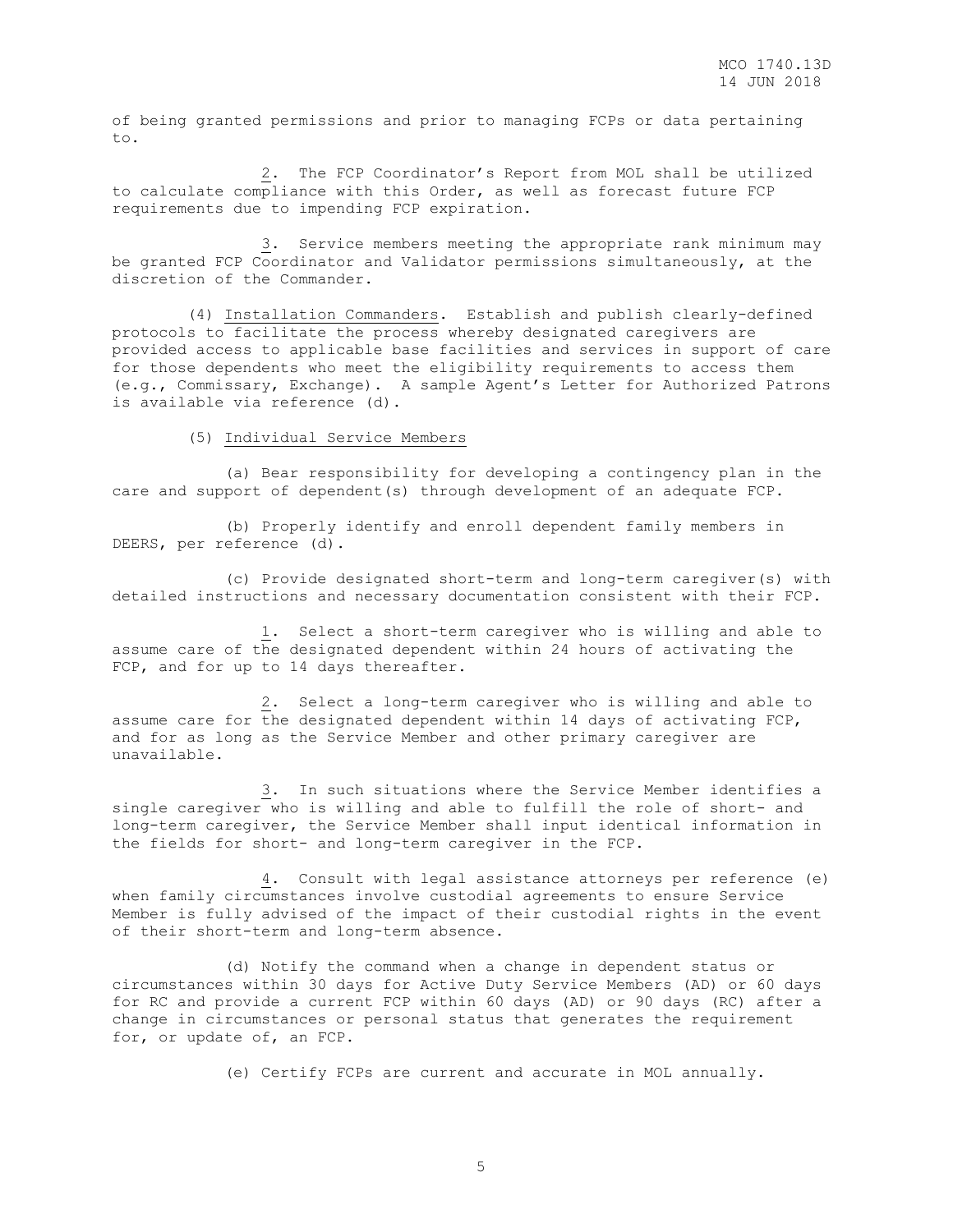#### (6) CEW Employees

 (a) Bear responsibility for developing a plan for contingencies in the care and support of dependent(s) through development of an adequate FCP.

 (b) Provide designated short-term and long-term caregiver(s) with detailed instructions and necessary documentation consistent with their FCP.

 1. Select a short-term caregiver who is willing and able to assume care of the designated dependent within 24 hours of activating FCP, and for up to 14 days thereafter.

 2. Select a long-term caregiver who is willing and able to assume care for the designated dependent within 14 days of activating FCP, and for as long as is required.

 3. In such situations where the CEW employee identifies a single caregiver who is willing and able to fulfill the role of short- and long-term caregiver, the CEW employee shall input identical information in the fields for short- and long-term caregiver in the FCP.

 (c) Notify the command within 30 days when a change in dependent status or circumstance generates the requirement for, or update of, an FCP.

 (d) Properly identify and enroll dependent family members in DEERS, per reference (d).

 (e) Upon completion of duties that categorizes CEW employees as expeditionary, rescind FCP.

## 5. Administration and Logistics

 a. Submit all change recommendations regarding this Order via the appropriate chain of command to DC M&RA. Recommendations should be submitted in writing and should include supporting rationale.

 b. For the purposes of this Order, a dependent family member shall be a person meeting eligibility requirements defined in reference (d).

 c. A Commander may grant a Service Member additional time to submit an adequate FCP to accommodate those Service Members actively in the process of obtaining necessary court orders or other documentation, and have advised the command of their actions and progress.

 d. Developers, owners, and users of all Marine Corps Information Systems have the responsibility to establish and implement adequate operation and information technology controls including records management requirements to ensure the proper maintenance and use of all records, regardless of formation or medium, to promote accessibility and authorized retention per the approved records schedule and reference (c).

 e. Privacy Act. Any misuse or unauthorized disclosure of Personally Identifiable Information (PII) may result in both civil and criminal penalties. The Department of Navy (DON) recognizes that the privacy of an individual is a personal and fundamental right that shall be respected and protected. The DON's need to collect, use, maintain, or disseminate PII

6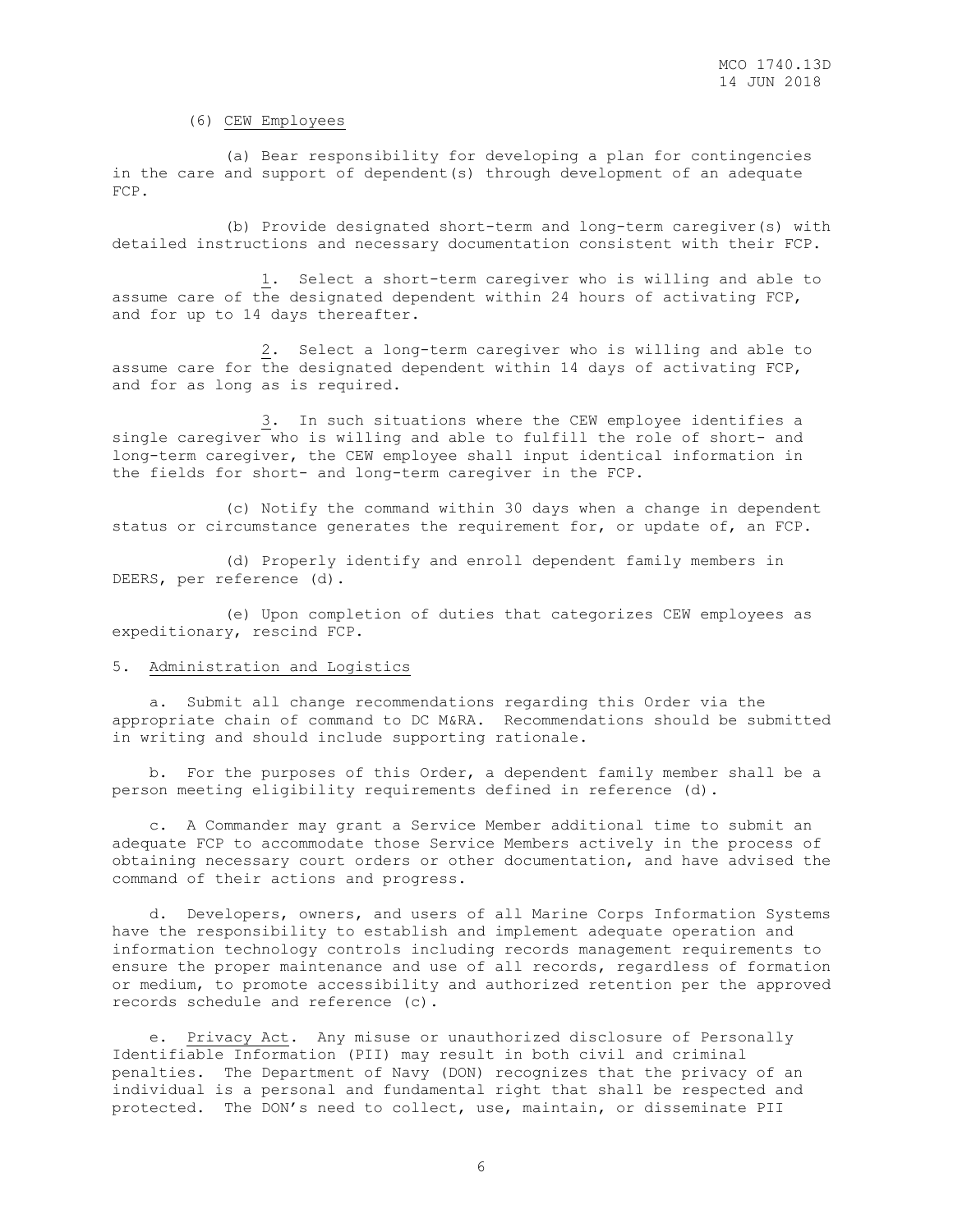about individuals for purposes of discharging its statutory responsibilities will be balanced against the individuals' right to be protected against unwarranted invasion of privacy. All collection, use, maintenance, or dissemination of PII will be in accordance with the Privacy Act of 1974, as amended (reference (f) and implemented per reference (g)).

 f. Records Management. Records created as a result of this Order shall be managed according to National Archives and Records Administration (NARA) approved dispositions per references (h) and (i) to ensure proper maintenance, use, accessibility and preservation, regardless of format or medium. Refer to reference (j) for Marine Corps records management policy and procedures.

 g. Marine Online. The current and in-process FCPs are available to the Service Member and CEW employee in the MOL FCP Module.

6. Command and Signal

- a. Command. This Order is applicable to the Marine Corps Total Force.
- b. Signal. This Order is effective the date signed.

alla

M. A. ROCCO Deputy Commandant for Manpower and Reserve Affairs

DISTRIBUTION: PCN 10202426000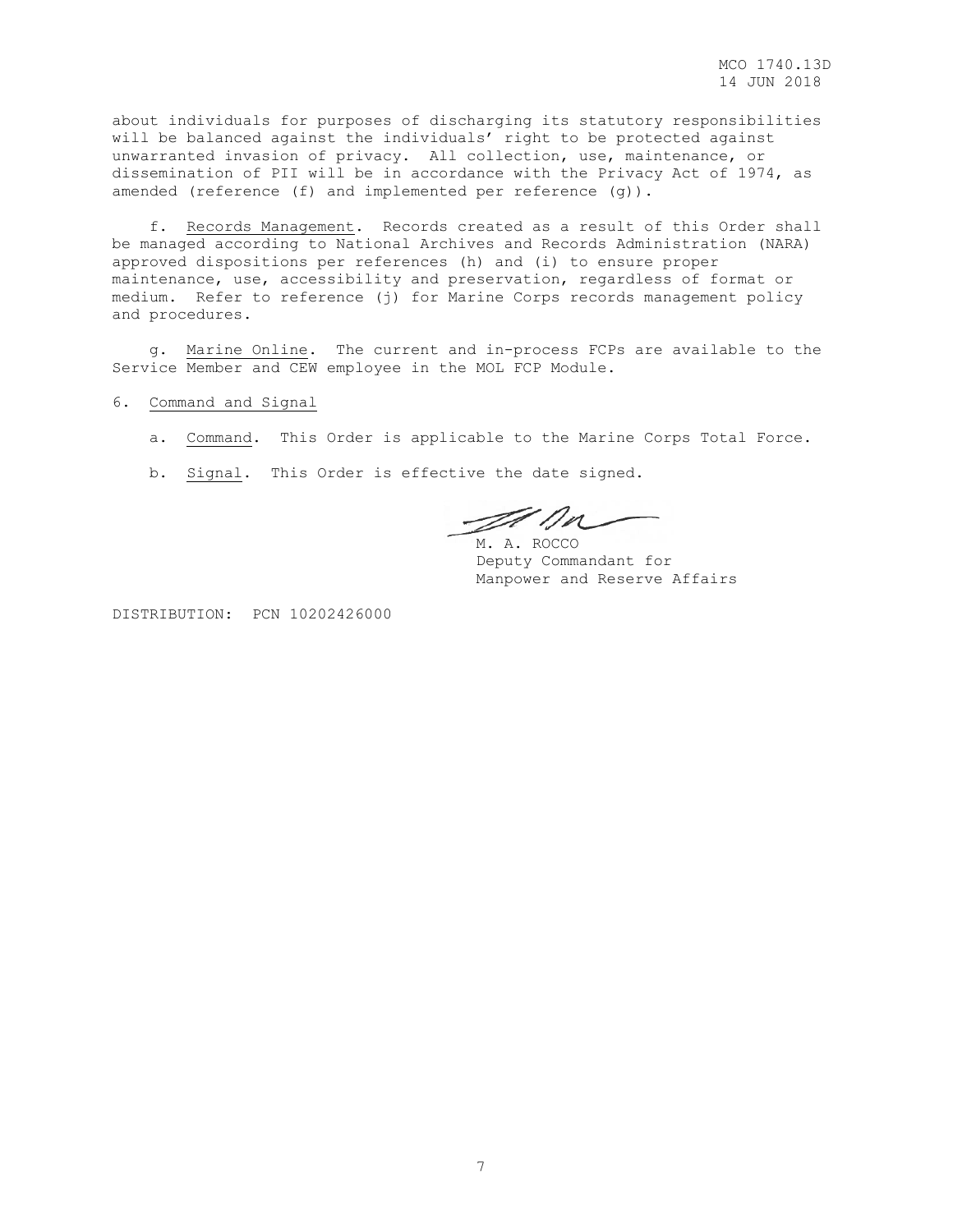# **FAMILY CARE PLAN DEPENDENT CATEGORIES**

|                                                                                                         | FCP REQUIRED | FCP NOT<br>REQUIRED |
|---------------------------------------------------------------------------------------------------------|--------------|---------------------|
| Dual Service Member couples with other<br>dependent family members                                      | X            |                     |
| Dual Service Member couples with no other<br>dependent family members                                   |              | X                   |
| Service Member with spouse and dependent (s)                                                            | X            |                     |
| Service Member with spouse and no other<br>dependents                                                   | X            |                     |
| Single Service Member with dependent (s)                                                                | X            |                     |
| Single Service Member with no other dependent<br>family members                                         |              | X                   |
| Civilian Expeditionary Workforce Employees<br>with dependent family members                             | X            |                     |
| Civilian Expeditionary Workforce Employees<br>with no other dependent family members                    |              | X                   |
| Civilian Expeditionary Workforce Employees<br>with spouse and no dependent family members               | X            |                     |
| Contractors serving in officially designated<br>contingency operations with dependent family<br>members |              | X                   |

\*In accordance with definition of "dependent family member" per MCO 5512.11D

Note: Contractors serving in officially designated contingency operations with dependents have the option to decline or choose to participate in family care planning.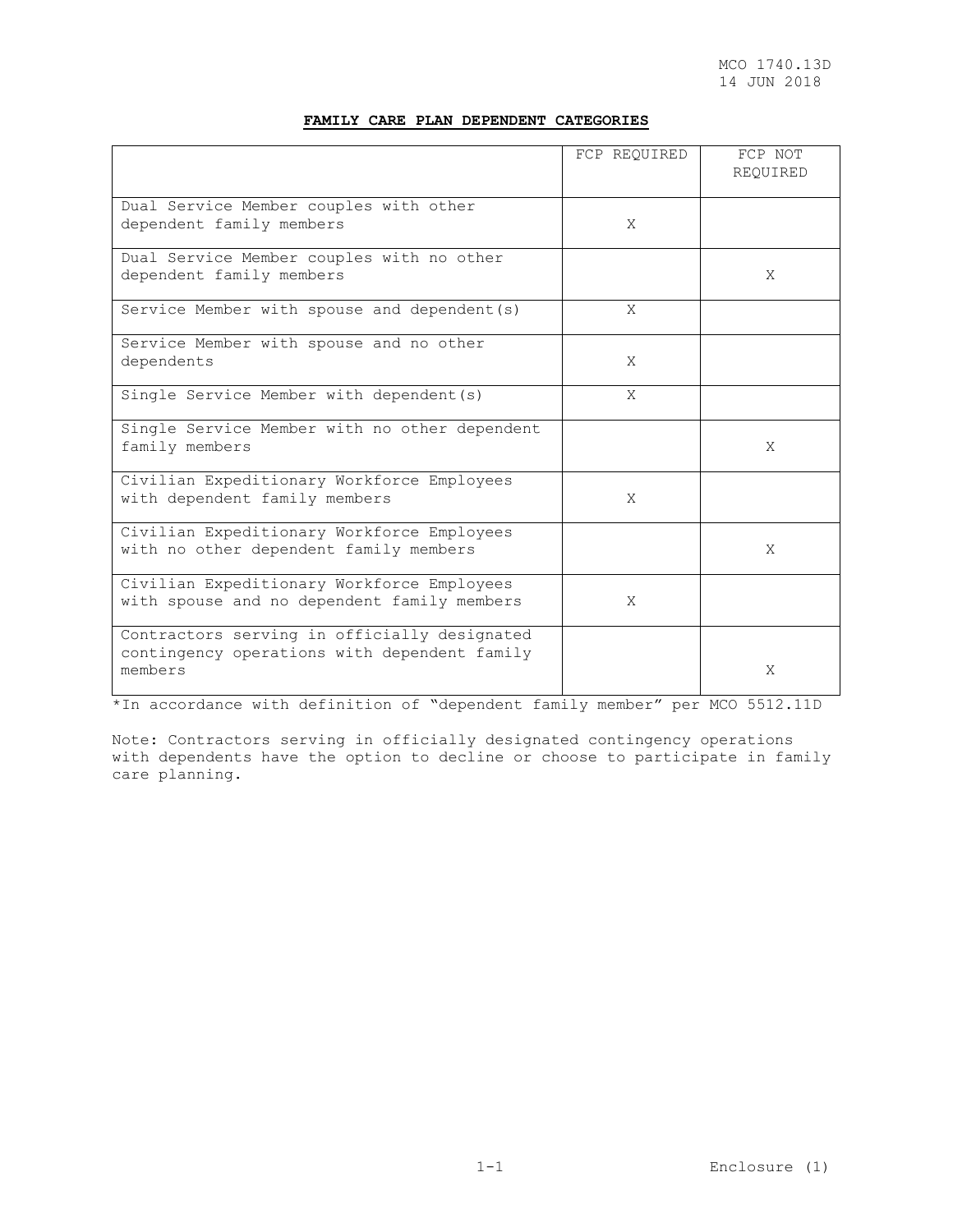## **VALIDATOR'S REFERENCE CHECKLIST**

The following is a quick reference checklist of items to be considered when conducting initial FCP review session and when validating an FCP. This checklist is not required to be completed for every Service Member and is not all-inclusive. The checklist should be modified as the circumstances of each individual dictate. The checklist may not be used to collect and store sensitive or protected information. Planning for all possible contingencies is recommended.

REQUIRED Yes No N/A Short-term caregiver designated and notified Long-term caregiver designated and notified Non-custodial biological or adoptive parent identified and attempt made to notify

RECOMMENDED

| Temporary custody agreement (s)                                                                   |  |  |
|---------------------------------------------------------------------------------------------------|--|--|
| Power(s) of Attorney, will, in loco parentis,<br>quardian ad litem, or other applicable documents |  |  |
| Allotments or financial security for dependents                                                   |  |  |
| Movement/transportation/escort arrangements                                                       |  |  |
| Use of personal property arrangements                                                             |  |  |
| Medical care/support                                                                              |  |  |
| Language translator                                                                               |  |  |
| Child care/behavioral changes/family advocacy                                                     |  |  |
| Unit, Personal and Family Readiness Program access                                                |  |  |
| Points of Contact                                                                                 |  |  |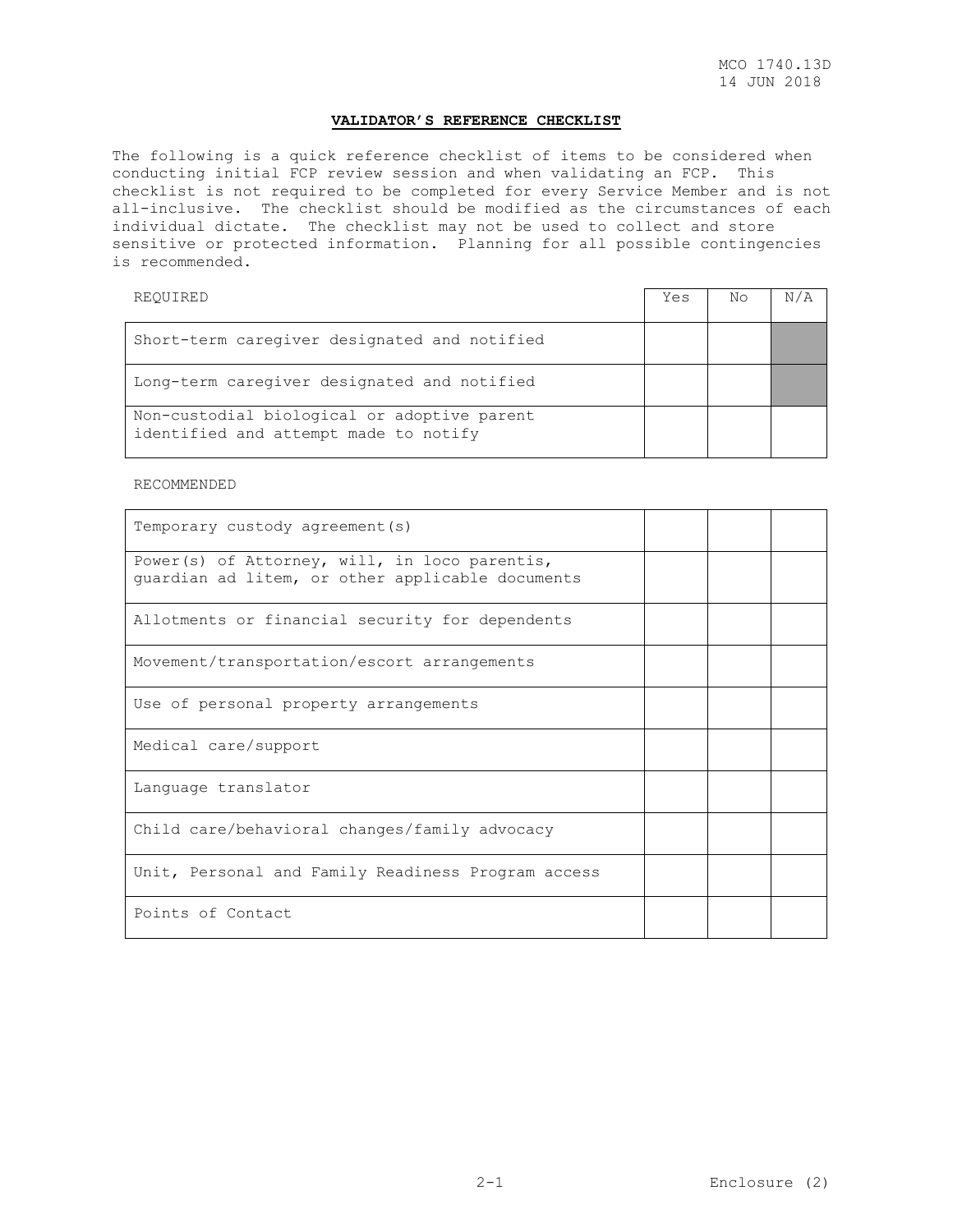#### **SERVICE MEMBER'S FAMILY CARE PLAN CHECKLIST**

The following checklist is designed to assist Service Members in developing and updating Family Care Plans (FCPs). The checklist should not be considered all-inclusive and should be modified as the circumstances of each individual dictate. Additional information and assistance are available from the command FCP Coordinator, FCP Validators, legal assistance offices, Child and Youth Programs (CYP), civilian social services organizations, and military support organizations such as the Navy-Marine Corps Relief Society and Military OneSource.

The FCP is not intended to replace routine family care arrangements, such as those used during normal training or garrison duties. Instead, the FCP will be executed during times when the Service Member and other primary caregiver are unavailable due to deployment, TAD, or incapacitation. The type of care the caregiver(s) will provide should be commensurate with the care you would provide, if you were available. For some dependents, this care is strictly financial in nature. For other dependents, this care involves educational needs, medical needs, transportation, and more. Consider the type of care each dependent requires when identifying caregiver(s) and their ability to fulfill those duties.

- 1. Qualified caregiver designated and notified for each dependent:
	- Short-term basis (An individual who is willing and able to assume care of the designated dependent within 24 hours of activating FCP, and for up to 14 days thereafter.)
	- Long-term basis (An individual who is willing and able to assume care for the designated dependent within 14 days of activating FCP, and for as long as is required.)
- 2. Ensure provisions for:
	- Financial well-being of family members.
		- Allotments.
		- □ Bank accounts and access.
	- Logistical arrangements.
		- $\square$  Movement of family members/caregivers(s) to include financial, medical, and legal support arrangements which may be required. For OCONUS travel, caregiver(s) must have valid passports.
		- Non-military escort for family members/dependents needing assistance (children, elderly, disabled).
		- □ Care of home/quarters.
		- Family contacts.
		- Language translator (if required).
		- $\square$  School arrangements.
		- $\square$  Verification that new school(s) will accept minor children for enrollment.
		- Additional documents needed to enroll minor children in school, (e.g., court orders, power(s) of attorney, and local forms).
		- Use of government services (commissary, exchange, etc.).
	- Medical/dental arrangements.
		- Location of medical/dental/immunization records.
		- Special or unusual needs or therapy.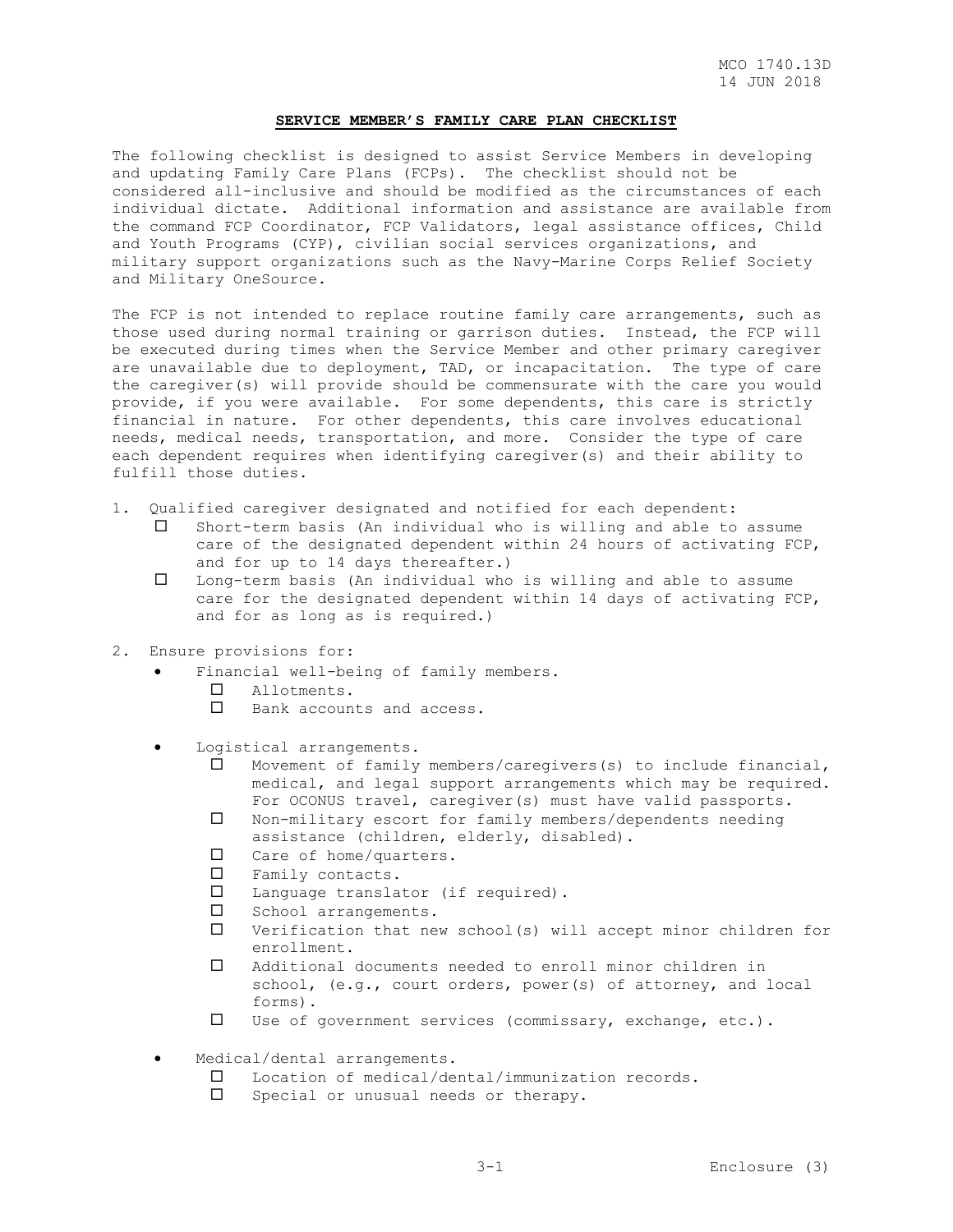- $\square$  Medication requirements and prescriptions.
- Names/location of medical/dental providers.
- Desires/directions in the event of a medical emergency.
- Access to military medical treatment (use of military hospitals and clinics, TRICARE (CHAMPUS), etc.).
- Private insurance (TRICARE Supplement, MEDICARE/MEDICAID, etc.).
- $\square$  Power of attorney for caregiver to allow the provision of medical treatment.
- Legal arrangements.
	- □ Name/location of attorney.
	- Location of up-to-date will.
	- $\square$  Power(s) of attorney.
	- Location of FCP Report, as printed from MOL.
	- $\square$  Tax arrangements.
	- Family member military identifications/social security numbers.
	- Insurance policies (life, medical, property, fire, etc.).
	- Court documents for care and custody of minor children and adult dependents.
	- Legal review of existing court orders for custody and visitation for minor children.
	- Legal review of plans to relocate minor children and/or adult family members/dependents without the written consent of both natural or adoptive parents.
- 3. Caregiver(s) briefed by Service Member on:
	- Responsibility under the Family Care Plan.
	- Logistical, financial, medical, and legal arrangements.
	- $\square$  Possible challenges to custody, visitation, and support of minor children and adult family members/dependents.
	- Location of important documents including powers of attorney, separation agreements, court orders, divorce decrees addressing child custody and support issues.
	- Locations, points of contact, and types of support available from:
		- o Marine and Family Programs.
		- o Non-Profit Organizations (e.g. Navy-Marine Corps Relief Society).
		- o Child and Youth Programs (CYP).
		- o Community and family support groups.
		- o Civilian social service organizations.
		- o Online Resources (e.g. Military OneSource and Military HOMEFRONT).
	- Parental expectations.
	- Unit points of contact.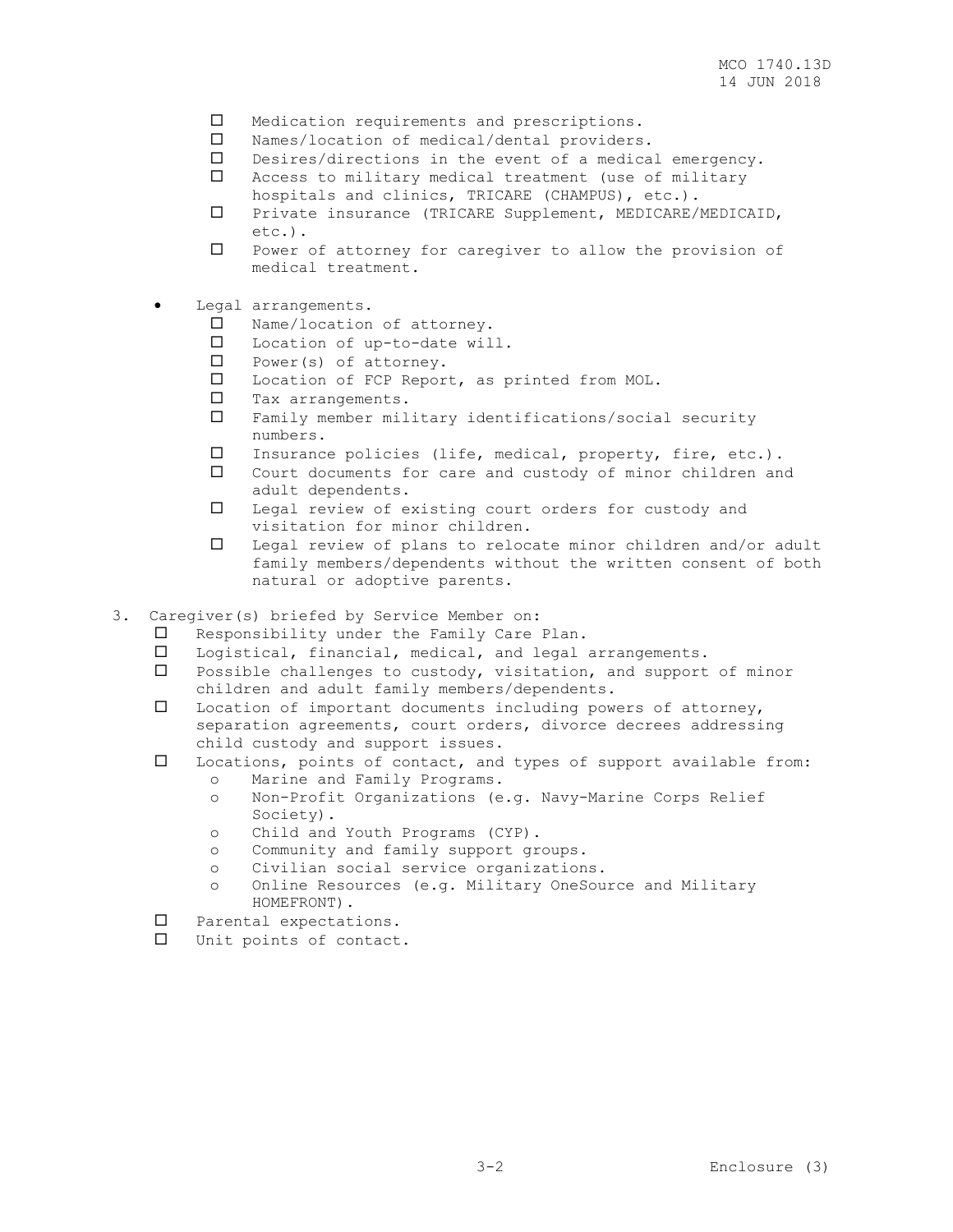### **KEY TERMS AND ACRONYMS**

**Caregiver** – An individual who is not a Service Member and is capable of selfcare and care of dependent family members. Caregiver agrees to perform the duties of caregiver when the Service Member and other primary caregiver are unable to do so due to deployment or incapacitation.

**Short-term Caregiver** - caregiver who is willing and able to assume care of the designated dependent within 24 hours of activating FCP, and for up to 14 days thereafter.

**Long-term Caregiver** - caregiver who is willing and able to assume care for the designated dependent within 14 days of activating FCP, and for as long as is required.

**Civilian Expeditionary Workforce (CEW) employees** - Civilian personnel who are a subset of the DoD civilian workforce and who are pre-identified to be organized, trained, and equipped in a manner that facilitates the use of their capabilities for operational requirements. These operations are typically away from the normal work locations of DoD civilians, or in situations where other civilians may be evacuated to assist military forces when the use of DoD civilians is appropriate.

**Dependent** – Any individual that is currently identified as a Service Member's dependent in the Defense Enrollment Eligibility Reporting System (DEERS), or any individual that is required to be identified as such in DEERS.

**Family care arrangements** – Those plans and routines which are implemented by the Service Member and other primary caregiver during normal military life, to include normal or extended work hours, training for deployment, TAD, weekend duty, etc. Such arrangements include school, childcare, financial accommodations/allotments, dependent travel arrangements, etc. Normal family care arrangements are not to be confused with the MOL Family Care Plan, which is only intended to be implemented in emergencies.

Family Care Plan (FCP) - A record of dependent caregiver(s) information for Service Member dependent(s). This record is stored, validated, and referenced via MOL. The FCP is used to notify caregivers that their care is needed due to the unavailability of the Service Member and other primary caregiver as a result of deployment or incapacitation.

**Family Care Plan Validator** – There is at least one Service Member per unit that is granted Validator permissions in MOL. If the Service Member with FCP Validator permissions requires his/her own FCP to be validated, a second Service Member must be given FCP Validator permission in MOL. These are Service Members in the grade of  $E-6/0-2/W-1$  or above. They are required to complete Validator's Training within 45 days of being granted Validator permissions in MOL and before conducting any FCP validations. They utilize the Validator's Report from MOL to track program requirements such as FCPs which require validation. As subject matter experts (SMEs) on FCPs, they will conduct counseling sessions during the FCP preparation phase, review submitted FCPs and subsequently approve FCP or return to Service Member for further inputs.

**Family Care Plan Coordinator** – There is at least one Service Member or civilian at each unit with the minimum grade requirement of E-6/O-2/W-1 (or